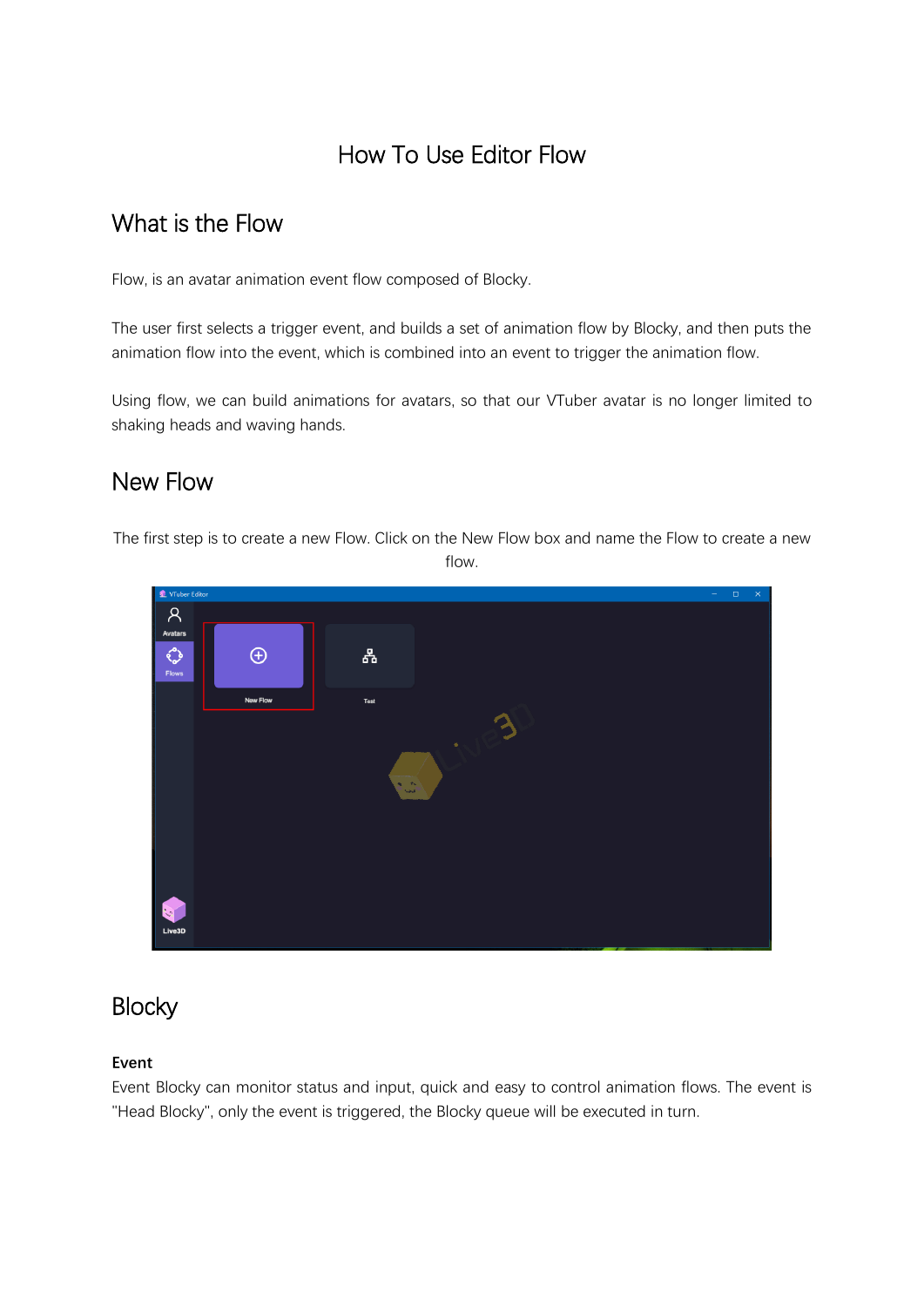| <b>Blocky</b>                    | Parameter     | Description                                   |
|----------------------------------|---------------|-----------------------------------------------|
| when avatar is idle              | N/A           | Execute Flow when Avatar does not have any    |
|                                  |               | action to be executed                         |
| when key.entering $() + () + ()$ | key/key/key   | Execute Flow when certain keys are pressed at |
|                                  |               | the same time on the keyboard                 |
| when mouse pressing $()()$       | mouse button/ | Execute Flow when the mouse button is         |
| times in ()s                     | num/num       | pressed continuously for a period of time     |
| when head shaking () times       | num/num       | Execute Flow when shaking the head several    |
| in $()s$                         |               | times for a period of time                    |
| when head nodding () times       | num/num       | Execute Flow when nodding the head several    |
| in $()s$                         |               | times for a period of time                    |
| when eyes.blinking ()times       | num/num       | Execute Flow when blinking the eyes several   |
| in $()s$                         |               | times for a period of time                    |
| when mouth opening               | num/num       | Execute Flow when opening the mouth several   |
| ()times in ()s                   |               | times for a period of time                    |



### **Logic**

Logic, mainly Bolcky for performing action cycles, including repetition, waiting, exiting loop, and etc.

| <b>Blocky</b>      | Parameter      | Description                             |
|--------------------|----------------|-----------------------------------------|
| repeat () times do | num            | Repeat execution of the queue multiple  |
|                    |                | times                                   |
| repeat until () do | Trigger Blocky | Repeat execution of the queue until an  |
|                    |                | action is triggered                     |
| repeat do          | N/A            | Repeat execution of the queue until the |
|                    |                | end of the event                        |
| wait ()s           | num            | Wait for a while                        |
| exit the loop      | N/A            | Exit the loop                           |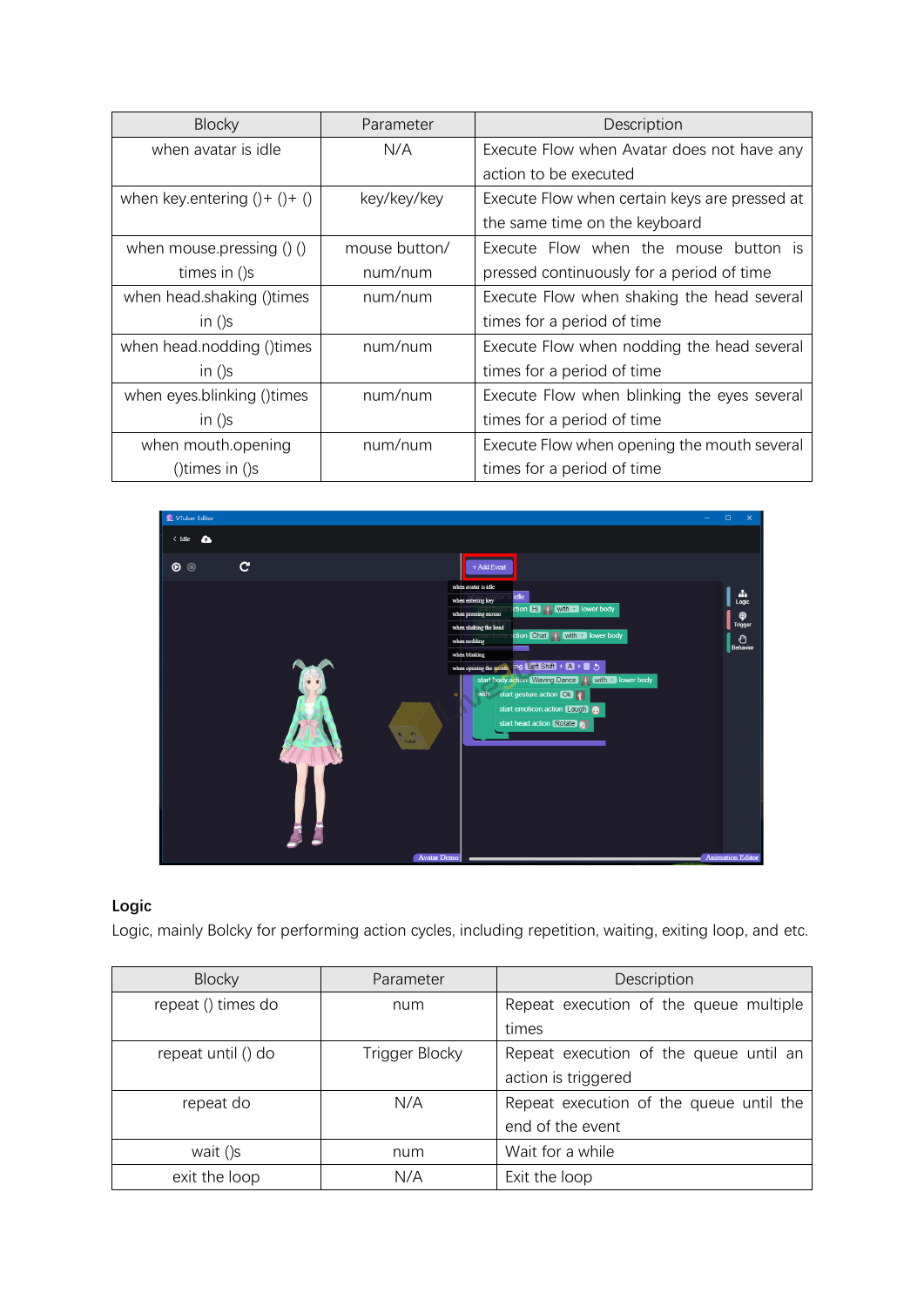

### **Trigger**

Trigger blocky can also monitor status and input. As a variable switch, the queue will determine the status of the Trigger to perform the next step.



| <b>Blocky</b>               | Parameter     | Description                               |
|-----------------------------|---------------|-------------------------------------------|
| key.entering $() + () + ()$ | key/key/key   | Return true when certain keys are pressed |
|                             |               | at the same time on the keyboard          |
| mouse pressing $()()$ times | mouse button/ | Return true when the mouse button is      |
| in $()s$                    | num/num       | pressed continuously for a period of time |
| head.shaking ()times in ()s | num/num       | Return true when shaking the head several |
|                             |               | times for a period of time                |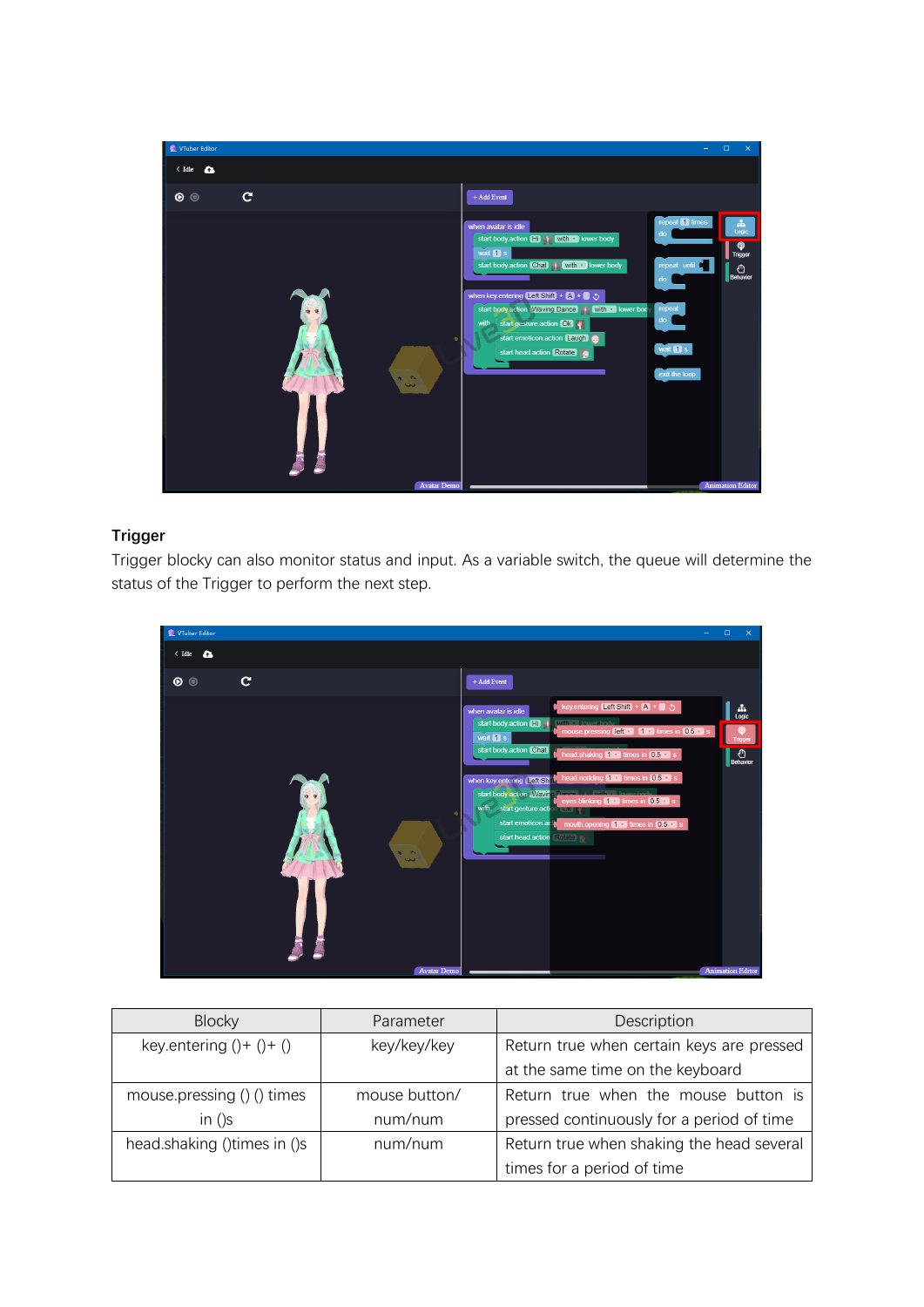| head.nodding () times in ()s  | num/num | Return true when nodding the head several  |
|-------------------------------|---------|--------------------------------------------|
|                               |         | times for a period of time                 |
| eyes.blinking () times in ()s | num/num | Return true when blinking the eyes several |
|                               |         | times for a period of time                 |
| mouth.opening<br>()times in   | num/num | Return true when opening the mouth         |
| )S                            |         | several times for a period of time         |

#### **Behavior**

Behavior is a Blocky that performs animation, which allows characters to make actions, expressions or special effects.



| <b>Blocky</b>                 | Parameter       | Description                                    |
|-------------------------------|-----------------|------------------------------------------------|
| start head.action ()          | material        | Execute the selected head action               |
| start gesture action ()       | material        | Execute the selected gesture action            |
| start emotion.action ()       | material        | Execute the selected emotion action            |
| start body.action () (with or | material/option | Execute the selected body.action.(optional     |
| without) lower body           |                 | execution of lower body action)                |
| start head.action () with     | material        | Execute the selected head.action with other    |
|                               |                 | behaviors high priority                        |
| start gesture action () with  | material        | Execute the selected gesture action with other |
|                               |                 | behaviors high priority                        |
| start emotion action () with  | material        | Execute the selected emotion action with other |
|                               |                 | behaviors high priority                        |
| start body.action () (with or | material/option | Execute the selected<br>body.action.(optional  |
| without) lower body with      |                 | execution of lower body action) with other     |
|                               |                 | behaviors high priority                        |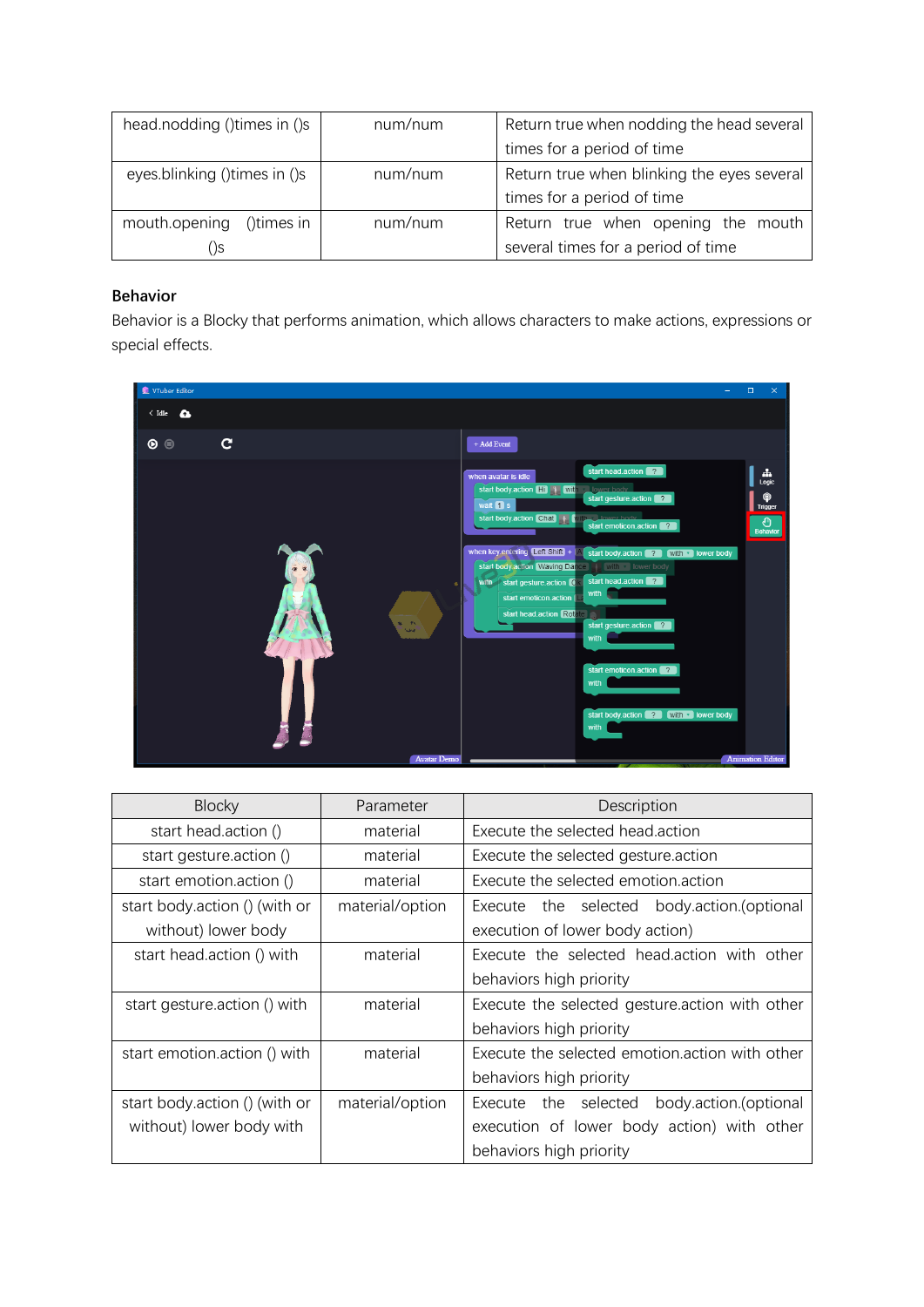# Avatar Demo



Click "  $\bullet$   $\bullet$  " to control the start and stop of Flow demo. Click the right mouse button and drag the mouse to control the rotation of the avatar. Click  $"$   $\mathbb{C}$   $"$  to make the avatar face front

## Save Flow



Remember to click"  $\bullet$  "to save the project before exiting to avoid wasting previous work!!